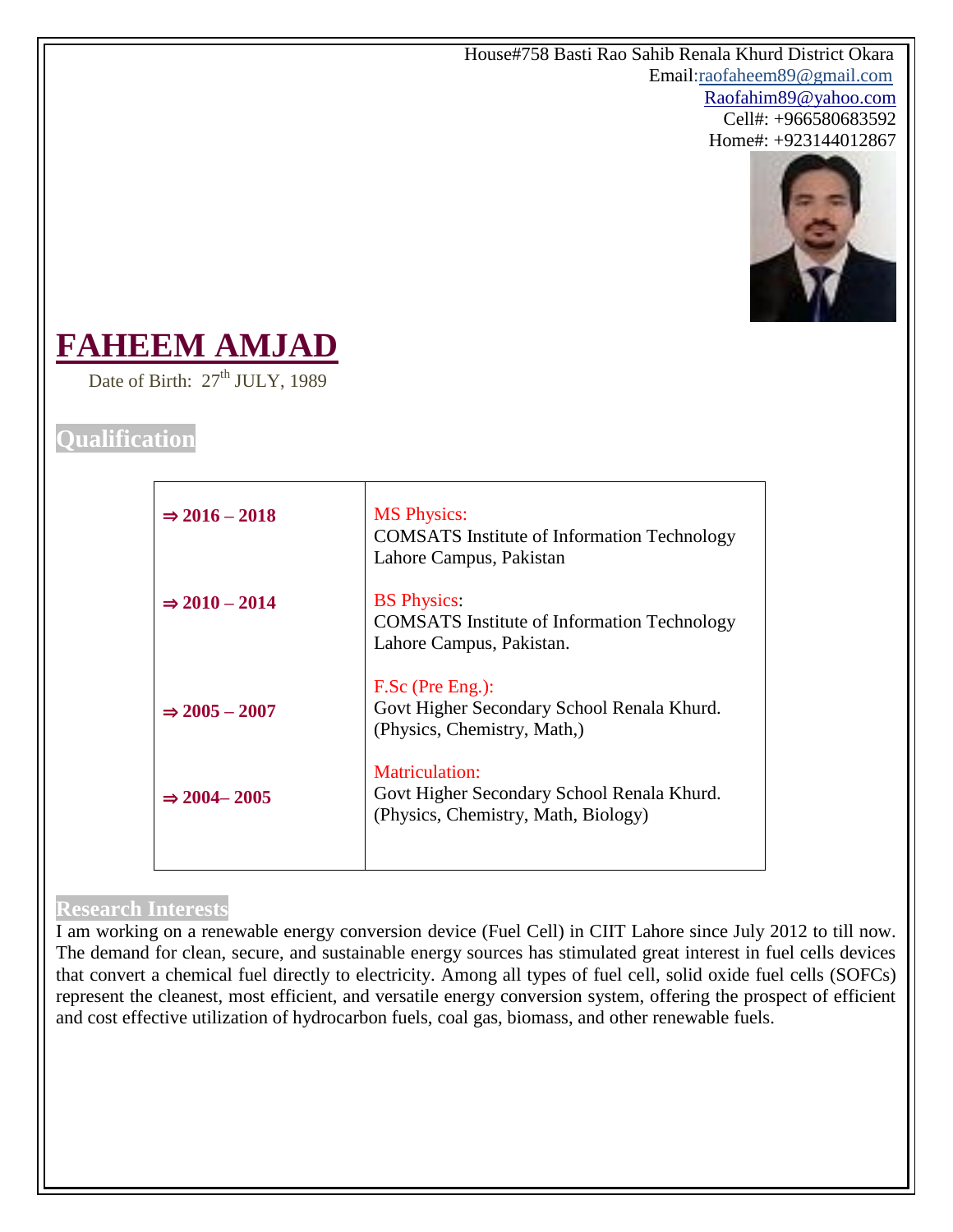# **Major Courses Studies in BS (Physics)**

- Introduction to Nano science & Nanotechnology
- Material Science
- Solid State Physics
- Computational Physics
- Quantum Mechanics
- **Electronics**

## **Conference Participation**

- Participated in the International conference on Nano SET 2017 held in OCT 2017 at CIIT Lahore, Pakistan.
- Participated in the International conference on Nano SET 2014 held at CIIT Lahore, Pakistan.
- 2<sup>nd</sup> National Physics Colloquium, April 2013, Lahore Pakistan.
- Joint International workshop on Nanotechnology: Policy Ethics and Science, March 2013, Islamabad Pakistan.
- Synthesis & Characterization of Nano-structured Materials with novel Morphologies held in February 2013 at NIBGI Faisalabad.
- Participated in the 3rd International Symposium on Biomedical Materials, Recent Advances and Challenges held in Dec, 2012 at CIIT, Lahore Pakistan.
- Participated in the Symposium on Hydrogen and Fuel Cells (SHFC) July 2012, Department of Chemistry Quaid-e-Azam University Islamabad, Pakistan.
- Participated in the International conference on Nanomaterials & Nano ethics held in Dec 2011 at CIIT Lahore, Pakistan.

#### **Honors and Achievements**

- Member of blood donor society.
- $\cdot$  1<sup>st</sup> division throughout academic session.

#### **Computer Skills**

- MS-Office (Word, Excel, Power Point)
- Internet Browsing and Searching
- C,C++, Mathematica

# **Co circular activities**

- Got certificate from Alkhidmet Welfares Society to participate in Free Medical Camps.
- Participated in drama competition held in Alhamra Hall, Lahore.

**International Teaching Experience**



Tarbeyat Al- Ajial International School Hafar Al Batin.

• Teaching as Science/ Math Teacher from Dec 26, 2019 to date.